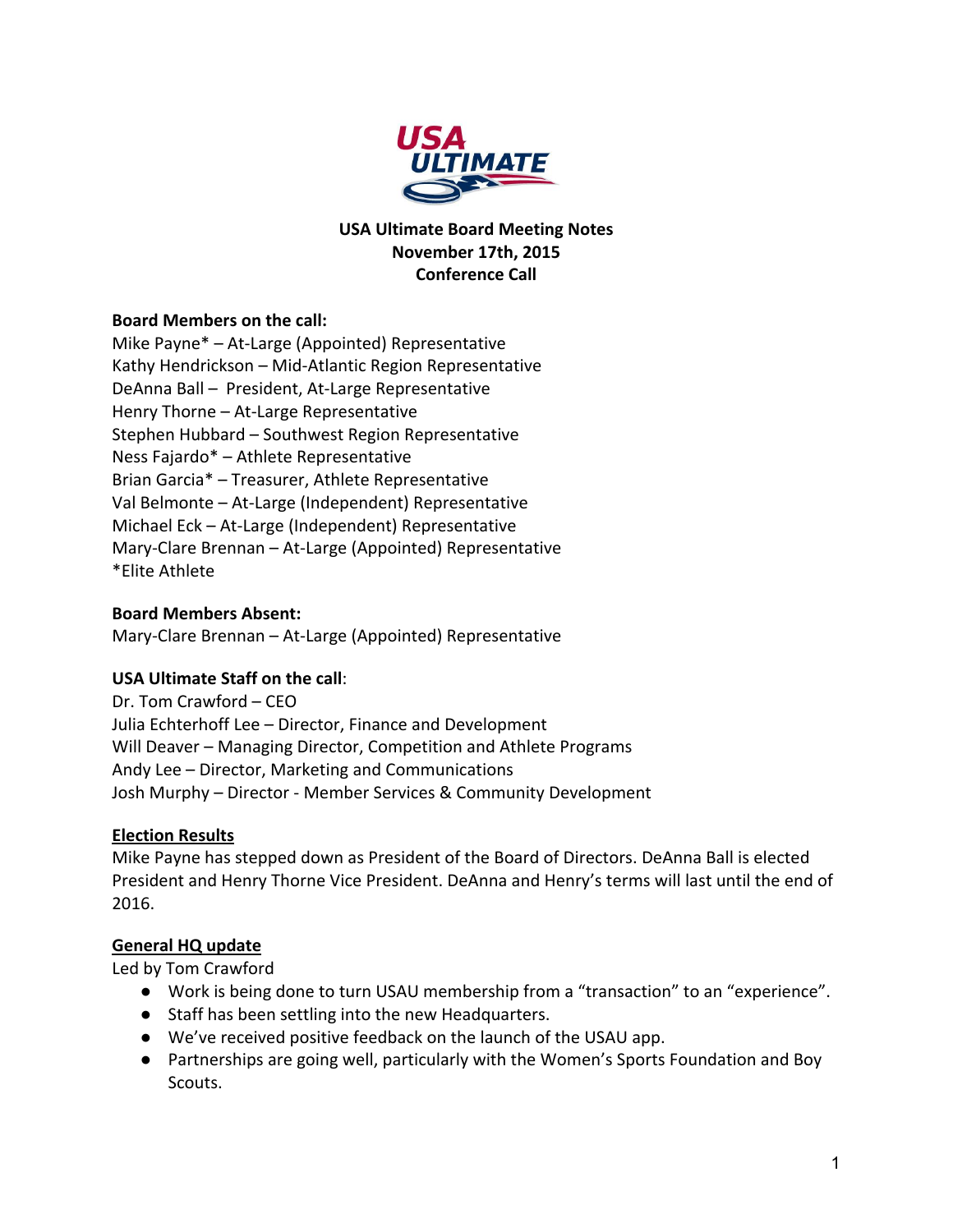

# **Financial Update**

Led by Tom Crawford and Julia Echterhoff Lee

- We're very much in track with where we've been relative to the past.
- We've had a great year in membership and championship events.
- Adult memberships are up along with masters.
- Tom has been regularly connecting with WFDF to stay in alignment with their projects and policies.
- We've had a 30% increase in revenue since 2014!
- $\bullet$  We are perceived by the USOC as fast-growing, exciting, with lots of youth appeal.

# **Proposed 2016 Budget**

Presented by Tom Crawford, Brian Garcia, and Julia Echterhoff Lee

- We are saving money by doing more digital.
- We are going to keep needing to invest in our National teams.
- $\bullet$  The proposed budget has a net positive.
- The Board discussed the largest budget line items.
- Val Belmonte moves to accept the budget as written. The motion is seconded by Ness Fajardo and passes 11-0-1.

# **Foundation/Fundraising Update**

Presented by Henry Thorne and Tom Crawford

• The Board discussed various strategies for growing the foundation.

# **Equity Task Force Update**

Presented by DeAnna Ball

- The Task Force had a productive meeting in September that covered a range of ideas and projects.
- The Task Force is excited for the upcoming meeting with Janet Judge, a leading expert on equity, diversity, inclusion.
- The Board discussed ways to become more effective and better about communication.
- $\bullet$  We will be sharing a report after the meeting with Janet Judge.

# **Nominating Committee Report**

Led by Mike Payne

- The Board discussed the new Board officer configuration.
- Val Belmonte moves to accept Steve Mooney's at-large appointment to the Board. The motion is seconded by Henry Thorne and passes 11-0-1.
- Mike Eck moves to accept Kathy Hendrickson's independent appointment to the Board. The motion is seconded by Ness Fajardo and passes 11-0-1.